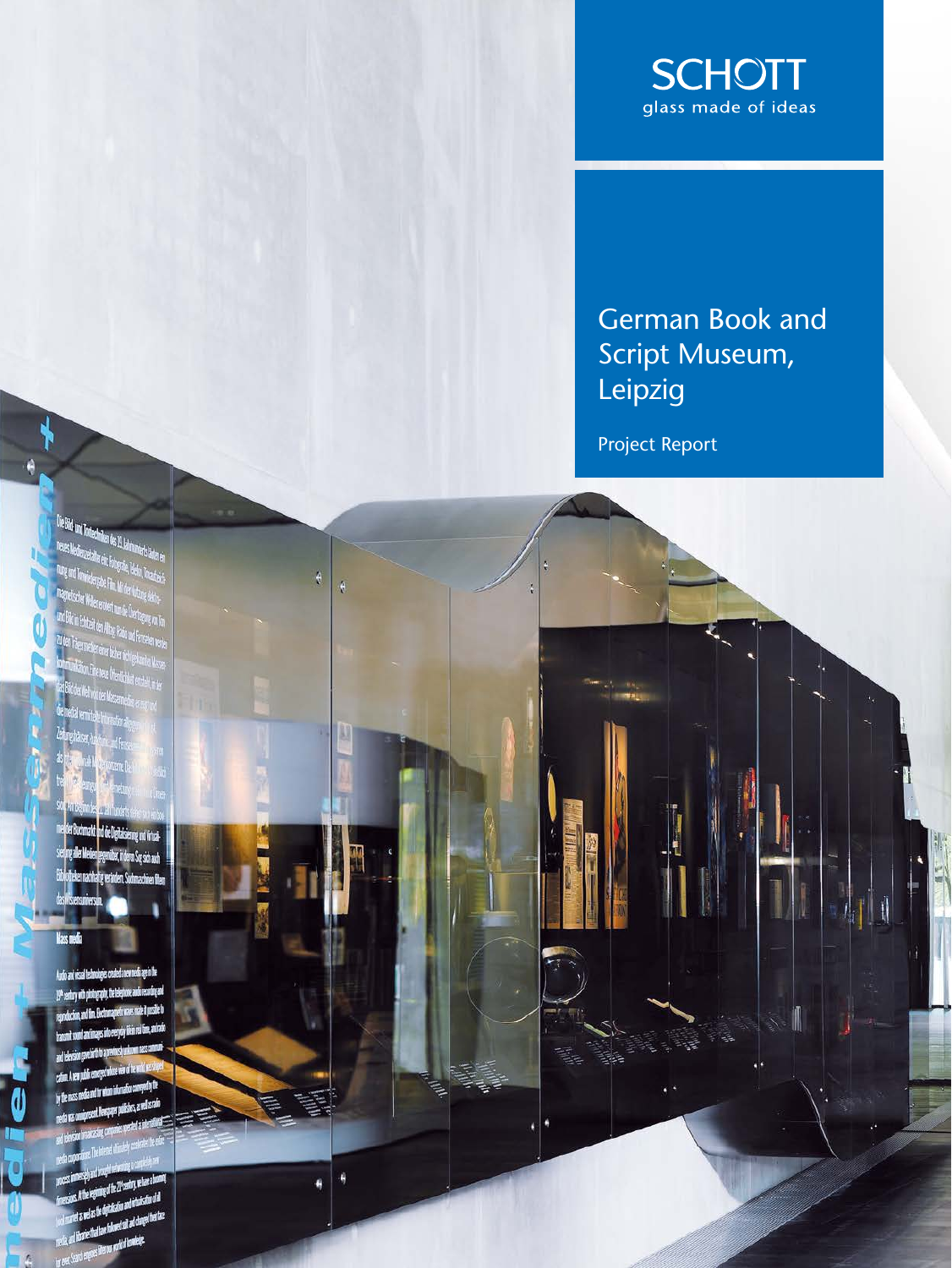## Display cabinet made of intelligent glass

The 21 m long and 2.8 m high display cabinet with its exhibits at the German Book and Script Museum in Leipzig is really more a complete work of art than a typical display case. The semi-transparent transformation glass MIRONA® provided an innovative solution on how to present the museum's milestones of media inventions in an impressive manner.

### **The Task**

A celebration marked the opening of the German Book and Script Museum's new permanent exhibition in Leipzig in March 2012. The museum had moved to its new location in the fourth extension building of the German National Library designed by Gabriele Glöckler just the year before.

The nearly 1,000 square meter permanent exhibition in the entrance area depicts the historical development from the first printing press all the way to the digital world of the Internet in a presentation entitled "Codes – Books – Networks: from Cuneiform Writing to Binary Code." Here, special importance was placed on developing an emotional experience through exhibit design.

#### **The Challenge**

The Berlin-based firm Iglhaut + von Grote was responsible for the overall concept and exhibit design. The goal was to present the exhibits in an appealing and fascinating multimedia manner by creating a fluent and open pathway.

The extremely different materials used in the exhibits posed a special challenge. In addition to showing objects made of wood and stone or paper and metal, they also had to find a way to present the media surfaces of e-book reading devices and LED tickers. The core element of their approach was to make the dynamic development of mass media over the last 100 years able to be experienced and to allow the viewer to become part of the presentation. They began looking for an equiva-



lent to the mass media's ability to encapsulate the world like a second layer of reality. The exhibit makers contacted the experts at SCHOTT Architecture for help in finding innovative solution to this problem. Together, they began developing and testing prototypes.

## **THE MATERIAL**

- Laminated safety glass made of 2 x MIRONA® High-Reflective Grey | 4 mm and grey glass | 4 mm
- Dies with pre-drilled holes

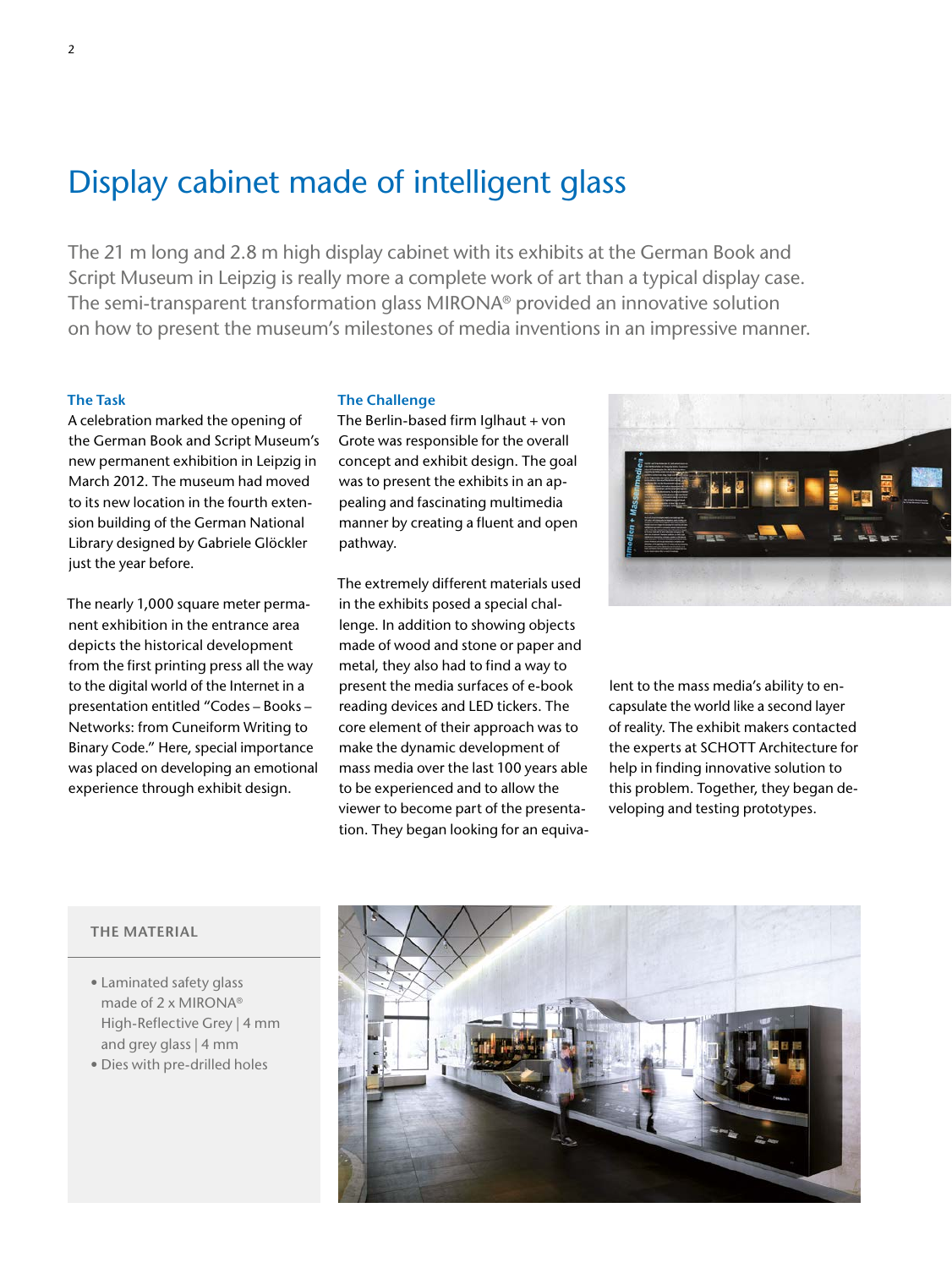

#### **The Solution**

Five individual freestanding white showcases positioned in the room portray the history and importance of scripts and book printing. In order to present the mass media of the 20th century, a large black display case 21 m in length and 2.8 m high was selected.

This is conceived to be a media theater with a chronological sequence that is driven by the speed of the media over the last 100 years. Lighting, captions, LED tickers and videos are orchestrated like a show in rhythm with fast moving

images and omnipresent informational offerings. After sampling different types of glass, MIRONA® High-Reflective Grey was chosen as monolithic glass. A laminated glass featuring specially defined transmission and reflection properties had to be developed and manufactured because the safety requirements called for laminated safety glass to be used.

The black display case made of 17 panes of the reflective, semi-transparent glass MIRONA® is mounted to an

exposed concrete wall. Objects and media images can only be seen when they are illuminated for a brief moment. The viewer gazes through the reflective surface in these areas behind which the timed lighting illuminates the ensembles of objects one after another. The visitor himself also appears on the reflective surface, along with the entire exhibition room and all of the other repeating presentations. The goal of making the viewer part of the staged production was thus achieved.